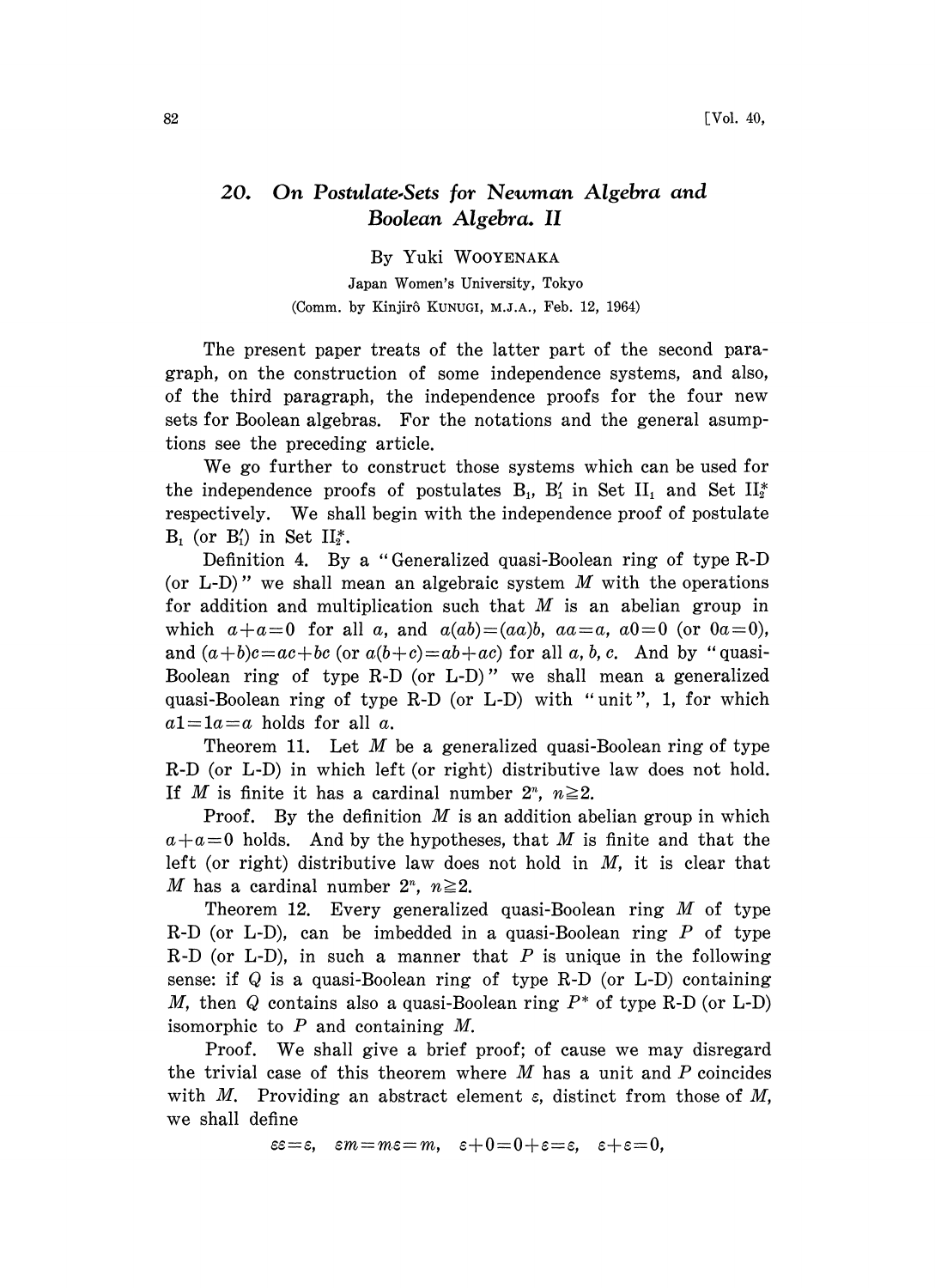where 0 being the zero element and  $m$  any element of  $M$ . Now we let P the direct union of  $M \times I$  of pairs  $(m, \alpha)$  where  $m \in M$  and  $\alpha$  is an element  $0$  or  $\varepsilon$  of two-element Boolean ring  $I$ . We can define the equality, addition and multiplication of  $(m, \alpha)$  and  $(n, \beta)$  in P, in the same manner as we have defined in S for Theorem 10. And under these operations, it is easy to see that  $P$  is a quasi-Boolean ring of type R-D (or L-D) with unit  $(0, \varepsilon)$ . To prove the "uniqueness" of P we can follow the proof of Stone for his Theorem 1 [2: pp. 40-42], as the left (or right) distributive law in M is used only to show that the same law holds in  $P$ .

Now let us try to construct a non left (or right) distributive generalized quasi-Boolean ring of type R-D (or L-D). If such a ring exists, it has by Theorem 11 a cardinal number  $2^n$ ,  $n \ge 2$ , and the additive group of type  $(2, 2, \dots, 2)$ . So if we construct such a ring with four elements, it is a "smallest" one in the sense that it can not have any proper subring with the same property. Now we have the following example of a generalized quasi-Boolean ring of type R-D with four elements without unit and non left-distributive.

| $+$ 0 a b c<br>the property of the property and the first property and the | and was three-follows: | $\times$ 0 a b c                                                |
|----------------------------------------------------------------------------|------------------------|-----------------------------------------------------------------|
| $0 \mid 0 \ a \ b \ c$                                                     |                        | 0 0 0 0 0                                                       |
| $a \mid a \mid b \mid c \mid b$                                            |                        | $a \vert 0 a 0 0$                                               |
| $b \vert b \ c \ 0 \ a$                                                    |                        | $b \begin{array}{ c c c } 0 & 0 & b & c \end{array}$            |
| $c \begin{array}{ccc} c & b & a \end{array}$                               |                        | $c \begin{array}{ c c c } \hline c & 0 & a & b & c \end{array}$ |

Thus we have an example of "smallest" non left-distributive generalized quasi-Boolean ring of type R-D. We shall denote this ring with M. Applying Theorem 12 to this  $M$ , we obtain a system  $P$  of eight elements as follows:

| $+ 0$ 1 a b c $\alpha$ $\beta$ $\gamma$                                     | $\times$   0 1 a b c a $\beta$ $\gamma$                      | $a \mid a'$                                      |
|-----------------------------------------------------------------------------|--------------------------------------------------------------|--------------------------------------------------|
| $0 \vert 0 \vert 1 a b c a \beta \gamma$                                    | 0 0 0 0 0 0 0 0 0 0                                          | <b>Commentance of the Comments</b><br>$0 \mid 1$ |
| $1 \vert 1\; 0 \;\alpha \;\beta \;\gamma \;\,a\; b\;\,c$                    | $1 \vert 0 \; 1 \; a \; b \; c \; \alpha \; \beta \; \gamma$ | $1 \mid 0$                                       |
| $a \,   \, a \alpha \, 0 \, c \, b \, 1 \, \gamma \, \beta$                 | $a \, \, 0 \,a \,a \,0 \,0 \,0 \,a \,a$                      | $\alpha \mid \alpha$                             |
| $b \vert b \vert \beta c \vert 0 \vert a \vert \gamma \vert 1 \vert \alpha$ | $b \, \, 0\; b\; 0\; b\; c\; b\; 0\; a$                      | $b \mid \beta$                                   |
| $c \,   \, c \, \gamma \, b \, a \, 0 \, \beta \, \alpha \, 1$              | $c \, \, 0\,c\,a\,b\,c\,b\,a\,0$                             | $c \mid \gamma$                                  |
| $\alpha \mid \alpha \neq 1$ $\gamma \nmid \beta \neq 0$ $c \neq b$          | $\alpha$   0 $\alpha$ 0 $b$ c $\alpha$ $\gamma$ $\beta$      | $\alpha$<br>  a                                  |
| $\beta$   $\beta$ b $\gamma$ 1 $\alpha$ c 0 $\alpha$                        | $\beta$   0 $\beta$ a 0 0 $\gamma$ $\beta$ $\beta$           | $\beta \mid b$                                   |
| $\gamma$   $\gamma$ c $\beta$ a 1 b a 0                                     | $r\, \,0\;r\;0\;0\;0\;r\;r\;r$                               | $\gamma \mid c$                                  |

This eight-element system  $P$  forms a non left-distributive quasi-Boolean ring of type R-D and it is easy to see that this system satisfies the postulates of Set  $II_2^*$  except the postulate  $B_1$ .

If we apply Theorem 12 to the system  $M'$  whose addition and multiplication matrices are the transposed matrices of these of the four-element system  $M$  given above, then we obtain the eightelement system  $P'$  which satisfies the postulates of Set  $II_2^*$  except the postulate  $B'_1$ . And this system  $P'$  satisfies also the postulates of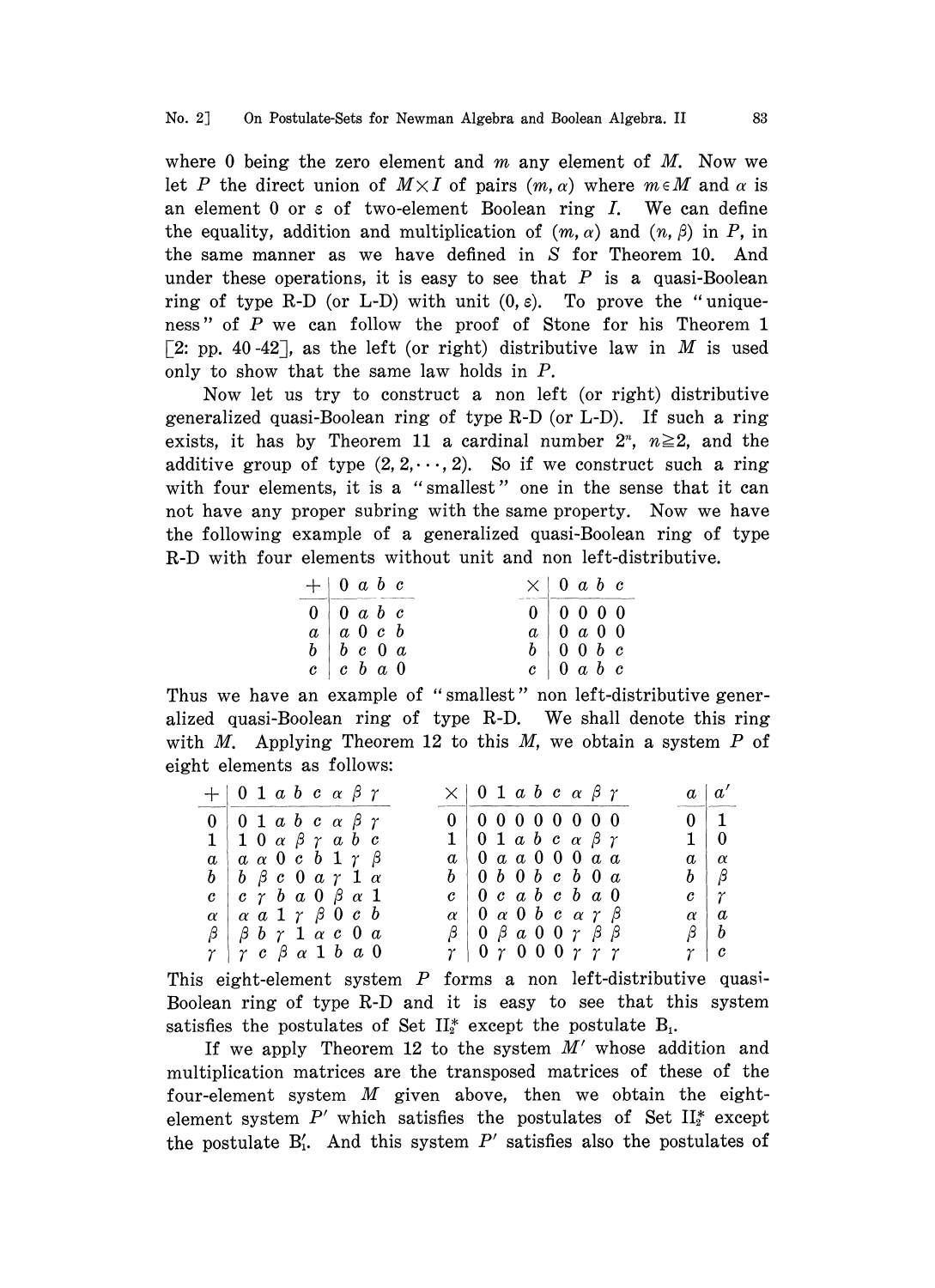84 **Y. WOOYENAKA** [Vol. 40,

Set  $I_2^*$  except the postulate  $A_1$ .

Next we shall construct a system  $\overline{P}$  (or  $\overline{P}'$ ) which satisfies the postulates of Set  $II_1$  except the postulate  $B_1$  (or  $B'_1$ ). We have tried it in following the known method of converting the Boolean ring with unit into the Boolean algebra in replacing the operations  $+$ and  $\times$  by the operations  $\vee$  and  $\wedge$  defined by  $a\vee b=a+b+ab$  and  $a \wedge b = a \times b$ . But this method does not lead us to a complete success, we must modify it as follows:

We shall begin with constructing  $\overline{P}$ ; for the purpose we form a new algebraic system  $\overline{M}$  with same four elements as  $M$  with two binary operations  $\vee$  and  $\wedge$  in such a way that  $\wedge$ -operation in M will be just the same of the multiplication in M,  $a \wedge b = a \times b$ ; i.e. the  $\wedge$ -matrix of  $\overline{M}$  will coincide with the multiplication matrix of M. The  $\vee$ -matrix of  $\overline{M}$  will be symmetric and the lower part (the part under the principal diagonal inclusive of the diagonal itself) will be derived from the lower parts of the matrices of  $M$  by the rule  $x \vee y = x + y + xy$ . Thus we obtain M:

| $\vee$ 0 a b c                                     | $\wedge$ 0 a b c                                     |
|----------------------------------------------------|------------------------------------------------------|
| $0 \vert 0 a b c$                                  | 0 0 0 0 0                                            |
| $a \mid a \mid a \mid c \mid c$                    | $a \vert 0 a 0 0$                                    |
| $b \, \, b \, \, c \, \, b \, \, c$                | $b \begin{array}{ c c c } 0 & 0 & b & c \end{array}$ |
| $c \begin{array}{c ccc} c & c & c & c \end{array}$ | $c \begin{bmatrix} 0 & a & b & c \end{bmatrix}$      |

We notice that both the left and right distributive laws  $(x+y)z$  $z=x+yz$ ,  $z(x+y)=zx+zy$  hold as far as  $(x+y)z$ ,  $xz+yz$ ,  $z(x+y)$ ,  $zx+zy$  can be found in the lower parts of the pair of matrices of M. We shall express this fact in saying that the pair of matrices of M have "regular" lower parts. Generally, we shall call the parts of a pair of matrices giving the results of two operations  $(+)$  and  $\times$ , or  $\vee$  and  $\wedge$ ) in an algebraic system regular, if both the left and right distributive laws hold as far as the both sides of the distributive identities are calculable with the aid of these parts. We verify easily that the pair of matrices of  $M$  have regular lower parts.  $M$ satisfies the postulates F', D, D<sub>1</sub>, B', B'<sub>1</sub> but not B<sub>1</sub>, E', C', C'<sub>1</sub>, of Set II<sub>1</sub> and we cannot define 0', a', b', c', in  $\overline{M}$  so that E', C', C'<sub>1</sub> are not satisfied, only the operations  $\vee$  and  $\wedge$  of  $\overline{M}$  must be rewritten as  $+$  and  $\times$  respectively in this case.

We observe further that the following parts (except the blank parts) of the matrices of  $P$  are regular. These parts are concerned with the elements of  $P$  which form a Boolean ring with unit according to the regular parts of  $M \left[3, 4$ : Sets S, S', and II], and Stone's Theorem  $1 \lceil 2 \rceil$ .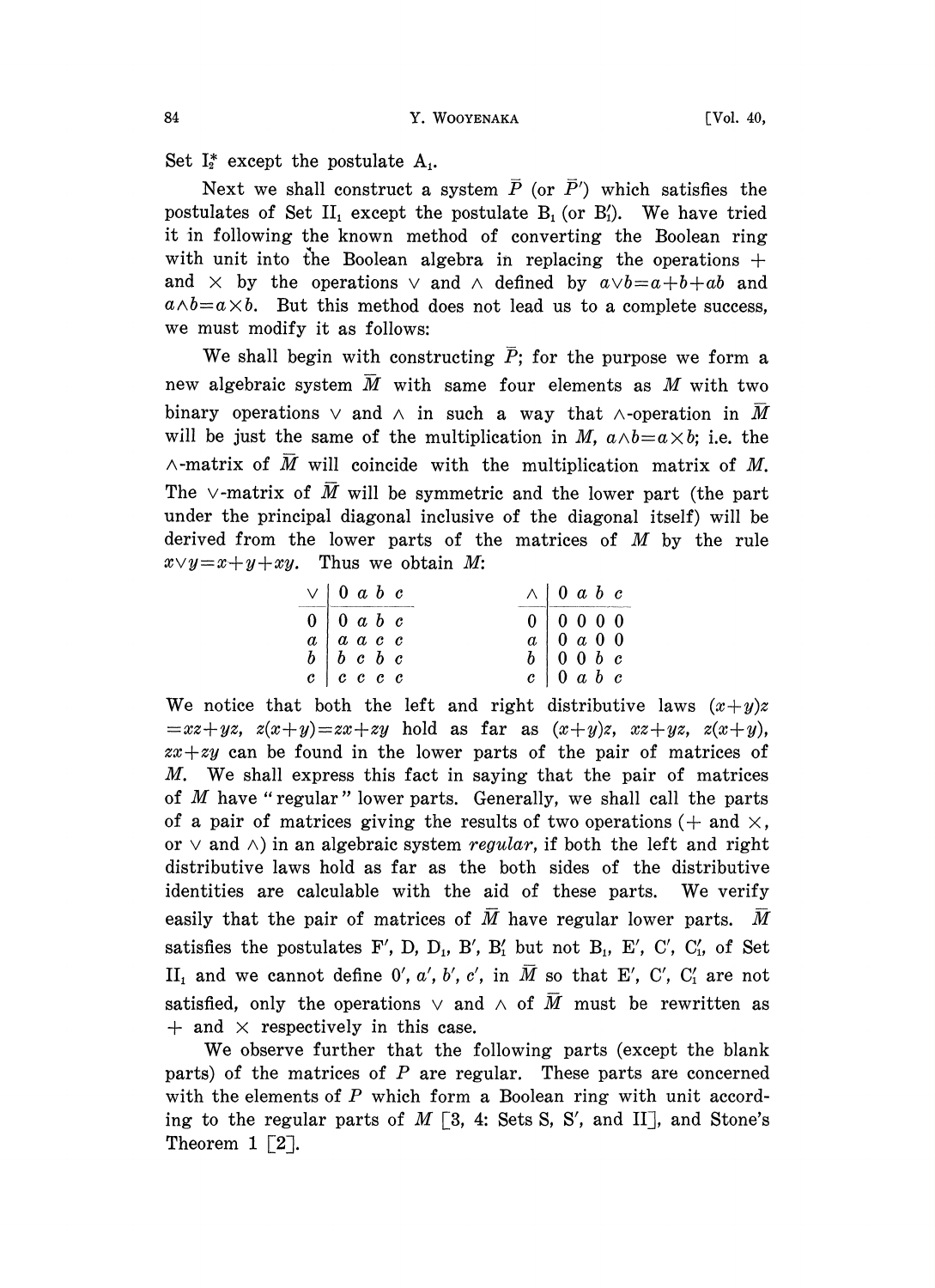| $+$   0 1 a b c a $\beta$ $\gamma$                                                   | $\times$   0 1 a b c a $\beta$ $\gamma$                          |
|--------------------------------------------------------------------------------------|------------------------------------------------------------------|
| $0 \vert 0 \vert 1 a b c a \beta \gamma$                                             | 0 0 0 0 0 0 0 0 0                                                |
| $1 \vert 1 \vert 0 \alpha \beta \gamma a b c$                                        | $1 \vert 0 \; 1 \; a \; b \; c \; \alpha \; \beta \; \gamma$     |
| $a \mid a \alpha 0$   1                                                              | $a \mid 0 \mid a \mid a \mid 0$                                  |
| $b \mid b \mid \beta \mid c \mid 0 \mid  \gamma \mid 1 $                             | $b \mid 0 \mid b \mid 0 \mid b \mid 0$                           |
| $c \,   \, c \, \gamma \, b \, a \, \overline{0} \, \beta \, \alpha \, \overline{1}$ | $c \,   \, 0 \, c \, a \, b \, c \, b \, a \, 0$                 |
| $\alpha \mid \alpha \mid a \mid 1 \mid 0 \mid$                                       | $\alpha \begin{bmatrix} 0 & \alpha & 0 \end{bmatrix}$   $\alpha$ |
| $\beta$   $\beta$ b $\gamma$ 1   c 0                                                 | $\beta$   0 $\beta$ a 0     $\gamma$ $\beta$                     |
| $r r c \beta \alpha 1 b a 0$                                                         | $\gamma$   0 $\gamma$ 0 0 0 $\gamma$ $\gamma$ $\gamma$           |

By the rules  $x \vee y = x + y + xy$ ,  $x \wedge y = x \times y$ , we obtain from these the following regular parts of matrices.

| $\vee$   0 1 a b c a $\beta$ $\gamma$                                                                                                                  | $\wedge$   0 1 a b c a $\beta$ $\gamma$                                                                                    |
|--------------------------------------------------------------------------------------------------------------------------------------------------------|----------------------------------------------------------------------------------------------------------------------------|
| $0 \vert 0 1 a b c \alpha \beta \gamma$                                                                                                                | 0 0 0 0 0 0 0 0 0                                                                                                          |
| 1   1 1 1 1 1 1 1 1                                                                                                                                    | $1 \vert 0 \; 1 \; a \; b \; c \; \alpha \; \beta \; \gamma$                                                               |
|                                                                                                                                                        |                                                                                                                            |
|                                                                                                                                                        | $\begin{array}{c c c c c} a & 0 & a & a & b & a \\ b & 0 & b & 0 & b & b & b \\ c & 0 & c & a & b & c & b & a \end{array}$ |
| $c \vert c \vert 1 \vert c \vert c \vert \overline{c} \vert 1 \vert 1 \vert 1$                                                                         |                                                                                                                            |
|                                                                                                                                                        |                                                                                                                            |
| $\begin{array}{c c}\n\alpha & \alpha & 1 & 1 \\ \beta & 1 & \beta & 1\n\end{array} \begin{array}{c c}\n\alpha & \alpha \\ \alpha & \beta\n\end{array}$ | $\begin{array}{c c c c}\n\alpha & 0 & \alpha & 0 & \alpha \\ \beta & 0 & \beta & \alpha & 0 & \beta\n\end{array}$          |
| $\gamma$   $\gamma$ 1 $\beta$ $\alpha$ 1 $\alpha$ $\beta$ $\gamma$                                                                                     | $r\mid 0\,r\,0\,0\,\overline{0}\,\overline{r}\,\overline{r}\,\overline{r}$                                                 |

To fill out the blanks I, II, III, IV, we proceed as follows:

As to I, we shall put in simply the corresponding parts of the matrices of M.

We now form two Hasse diagrams Figs. 1 and 2. Fig. 1 represents the Boolean algebra with eight elements 0, a, b, c,  $\alpha$ ,  $\beta$ ,  $\gamma$ , and 1 which satisfies the relations  $\vee$  and  $\wedge$  between the regular parts of matrices in the above. The diagram of Fig. 2 is made as follows: the  $\wedge$ relations among the elements  $0, a, b, c$  are the same as in the upper part of M, and the  $\wedge$ -relations among  $(0, \gamma, \beta, 1)$ ,  $(0, \alpha, \beta, 1)$ , and  $(0, b, \gamma)$  $\alpha$ , 1) are respectively the same as in Fig. 1.

We fill out the blank IV according to Fig. 1. Then it is clear that the parts concerning to 1,  $\alpha$ ,  $\beta$ ,  $\gamma$  are regular, as these elements form a sublattice of the Boolean algebra of Fig. 1.

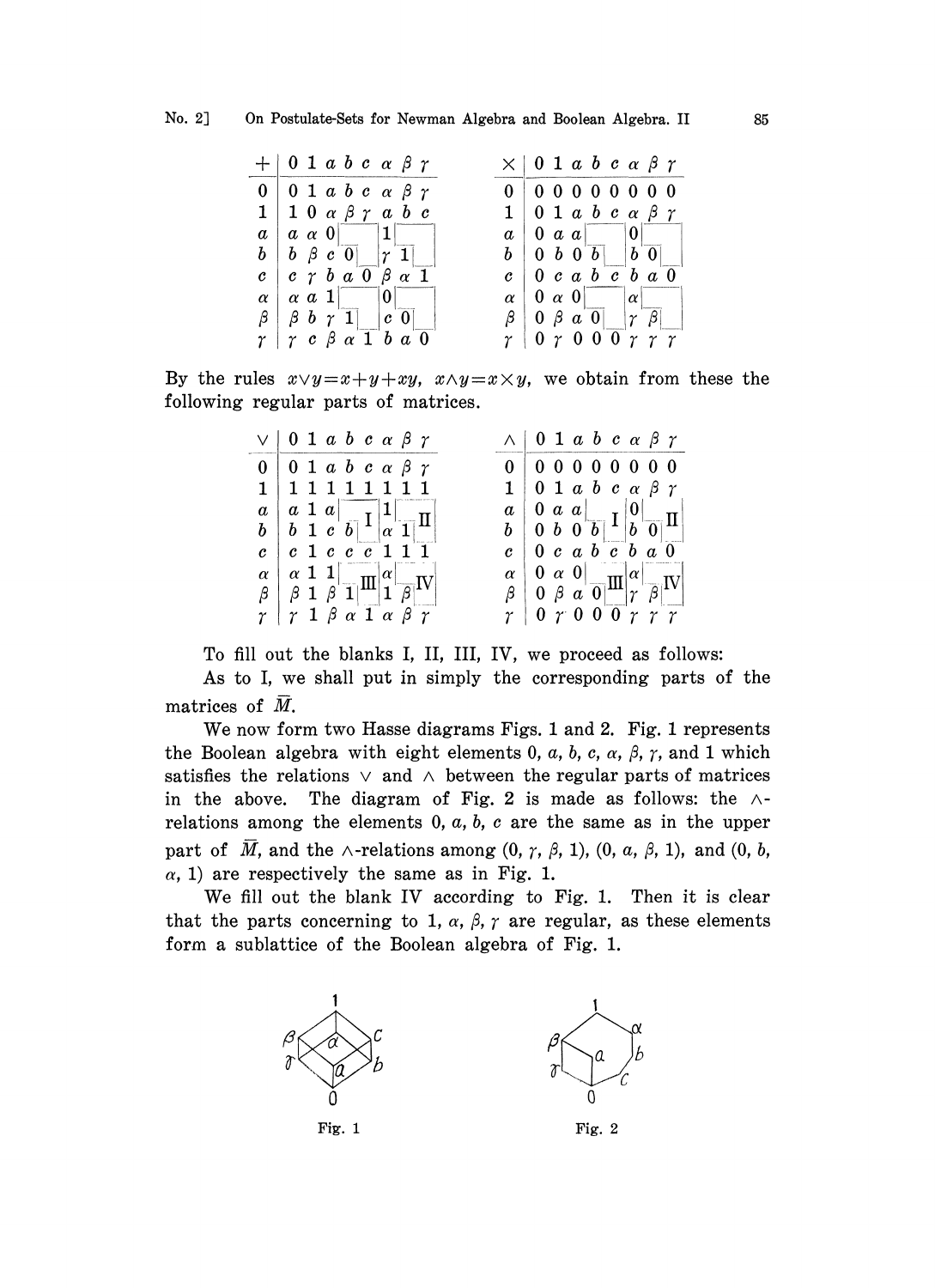Thus we obtain the following system  $\overline{P}$  filling up the blanks in this manner.

| $\vee$   0 1 a b c a $\beta$ $\gamma$                              | $\wedge$   0 1 a b c a $\beta$ $\gamma$                      | $a \mid a'$          |
|--------------------------------------------------------------------|--------------------------------------------------------------|----------------------|
| $0 \mid 0 \; 1 \; a \; b \; c \; \alpha \; \beta \; \gamma$        | 0 0 0 0 0 0 0 0 0                                            | $0 \mid 1$           |
| 1   1 1 1 1 1 1 1 1                                                | $1 \vert 0 \; 1 \; a \; b \; c \; \alpha \; \beta \; \gamma$ | $1 \mid 0$           |
| $a \mid a \mid a \mid c \mid c \mid 1 \mid \beta \mid \beta$       | $a + 0 a a 0 0 0 a 0$                                        | $\alpha \mid \alpha$ |
| $b \vert b \vert 1 c \vert b \vert c \vert \alpha 1 \vert \alpha$  | $b \, \, 0\; b\; 0\; b\; c\; b\; 0\; 0$                      | $b \mid \beta$       |
| $c \;\;   \;\; c \;\; 1 \;\; c \;\; c \;\; c \;\; 1 \;\; 1 \;\; 1$ | $c \,   \, 0 \, c \, a \, b \, c \, b \, a \, 0$             | $c \mid \gamma$      |
| $\alpha$   $\alpha$ 1 1 $\alpha$ 1 $\alpha$ 1 $\alpha$             | $\alpha$   0 $\alpha$ 0 $b$ c $\alpha$ $\gamma$ $\gamma$     | $\alpha \mid a$      |
| $\beta$   $\beta$ 1 $\beta$ 1 1 1 $\beta$ $\beta$                  | $\beta$   0 $\beta$ a 0 0 $\gamma$ $\beta$ $\gamma$          | $\beta \mid b$       |
| $\gamma$   $\gamma$ 1 $\beta$ $\alpha$ 1 $\alpha$ $\beta$ $\gamma$ | $r\mid 0\; r\; 0\; 0\; 0\; r\; r\; r$                        | r c                  |

It is easily verified that  $\bar{P}$  satisfies the postulates of Set II<sub>1</sub> except the postulate B<sub>1</sub>, only the  $\vee$ ,  $\wedge$  operations of  $\overline{P}$  must be rewritten as  $+$  and  $\times$  respectively in this case.

The transposed matrices of these matrices of  $\overline{P}$  define a system  $\bar{P}'$  satisfying the postulates of Set II<sub>1</sub> except the postulate B'<sub>1</sub>.

3. Independence proofs of the four new sets for Boolean algebras.

The independence of the postulates of Set  $I_1$ , Set  $II_1$ , Set  $I_2^*$ , and Set  $II_2^*$  will be established by the following K-systems, each of which satisfies all postulates except the one indicated by the number and the postulate of the system; for example  $K_{I}$ ,  $F'$  is the independencesystem of postulate  $F'$  in  $K$  of Set  $I_1$ .

For the indepence proofs of Set  $I_1$  and Set  $II_1$  we can use the examples of two-element system which were given by Bernstein  $[7:$ p. 160<sup>-</sup>, only the operation  $\vee$  must rewritten as  $+$  in the present cases.

| $K_{\scriptscriptstyle \rm I_1}$ F',                           | $K_{\scriptscriptstyle\rm II_1}$ F'                               | $\ddot{\phantom{a}}$ | $IF^v$          |
|----------------------------------------------------------------|-------------------------------------------------------------------|----------------------|-----------------|
| $K_{\scriptscriptstyle\rm I_1}$ D                              | $K_{\scriptscriptstyle\rm II_1}$ ${\rm D}$                        | ÷                    | ID.             |
| $K_{\scriptscriptstyle \rm I_1}$ , D <sub>1</sub> ,            | $K_{\scriptscriptstyle\rm II_1}$ ${\rm D}_{\scriptscriptstyle 1}$ | ÷.                   | ID,             |
| $K_{\scriptscriptstyle \rm I_1}$ E',                           | $K_{\scriptscriptstyle\rm II_1} \to'$                             | :                    | IE              |
| $K_{\rm I}$ , A                                                |                                                                   | $\ddot{\phantom{a}}$ | IA              |
| $K_{\scriptscriptstyle\rm I_1}$ ${\rm A}_1$                    |                                                                   | $\ddot{\cdot}$       | IA.             |
| $K_{\scriptscriptstyle \rm I}$ , B',                           | $K_{\scriptscriptstyle\rm II_1}$ B'                               | $\ddot{\phantom{a}}$ | $_{\rm IB}$     |
| $K_{\scriptscriptstyle\rm I_1}$ $\rm B_{\scriptscriptstyle 1}$ |                                                                   | $\colon$             | IB <sub>1</sub> |
| $K_{\rm L}$ , C,                                               | $K_{\scriptscriptstyle\rm II}$ , C'                               | :                    | IC              |
| $K_{I_1}C_{I_2}$                                               | $K_{\scriptscriptstyle \rm II_1}$ $\rm C'_1$                      | $\ddot{\phantom{a}}$ | IC,             |
| $K_{\cdot}$ R                                                  | $K$ R'                                                            |                      | rha a           |

 $K_{\text{II}_1}$  B<sub>1</sub>,  $K_{\text{II}_1}$  B'<sub>1</sub> : The examples were given in the preceding paragraph. Here  $0=a(a+c)+aa+ac=a$ , and  $0=(a+c)a+aa+ca=a$ respectively.

| $K_{\scriptscriptstyle{\rm I}_2}^*\,\mathrm{F}'$ | $K_{\scriptscriptstyle\rm H_2}^*\,\mathrm{F}'$ | TF<br>٠<br>٠         |                   |                       |
|--------------------------------------------------|------------------------------------------------|----------------------|-------------------|-----------------------|
| $K_{\scriptscriptstyle{\mathrm{I}}^*_2}^*$ D,    | $K^*_{\mathrm{H}_2}\,\mathrm{D}$               | $\therefore$ +   0 1 | $\times 101$<br>. | $\alpha'$<br>$\alpha$ |
|                                                  |                                                |                      | $0 \mid 0 \mid 0$ | 0                     |
|                                                  |                                                | $1\,0$               | 0 <sub>1</sub>    |                       |